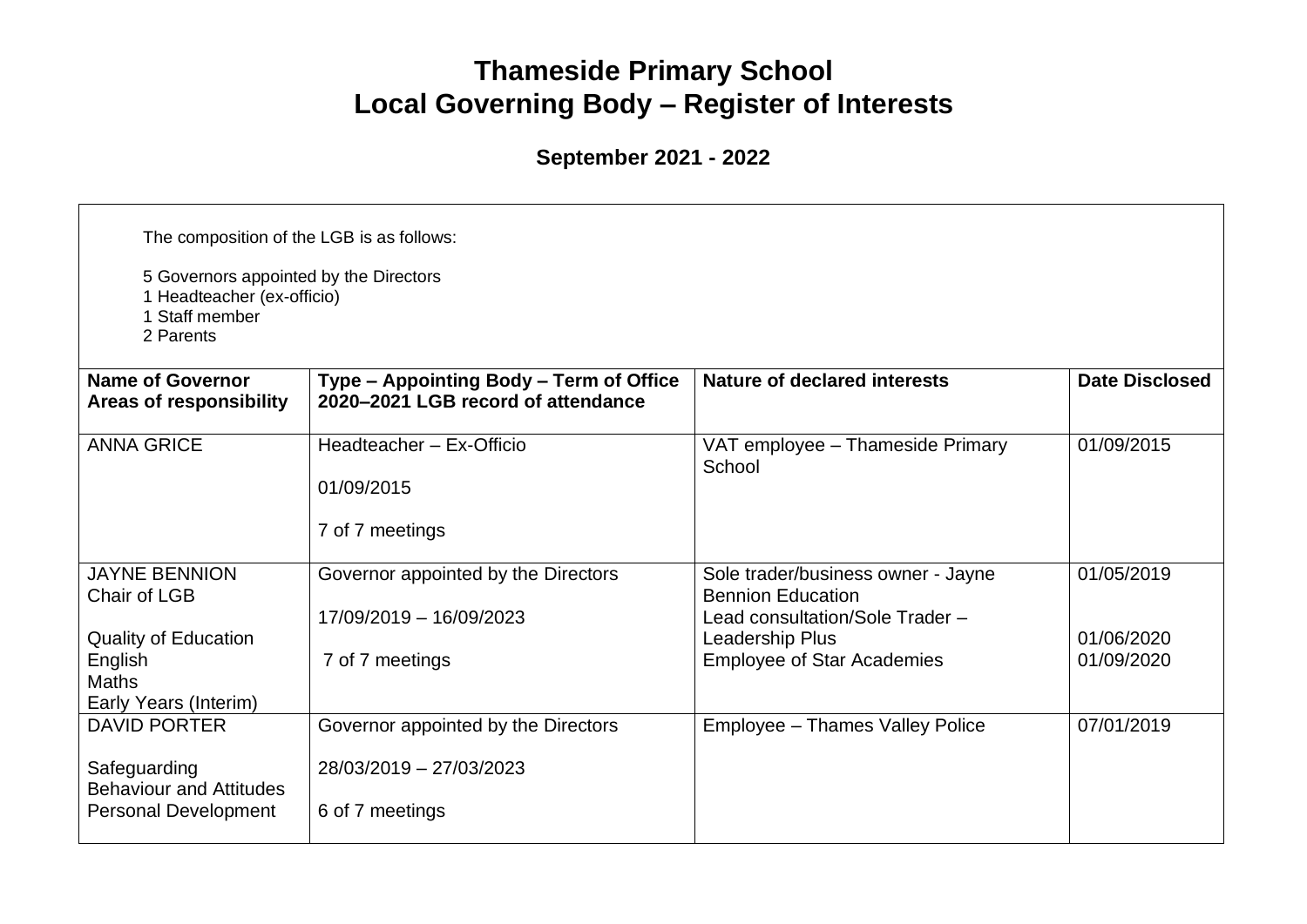## **Thameside Primary School Local Governing Body – Register of Interests**

**September 2021 - 2022**

| <b>LINDSEY</b><br><b>CHEGWIDDEN</b><br><b>SEND</b> | <b>Elected by Parents</b><br>24/04/2019 - 23/04/2023 | <b>Employee of Oxfordshire County Council</b><br>Parent of Pupil at Thameside | 06/08/2001<br>2016 |
|----------------------------------------------------|------------------------------------------------------|-------------------------------------------------------------------------------|--------------------|
| <b>Finance/Premises</b><br>Website                 | 7 of 7 meetings                                      |                                                                               |                    |
| <b>RICHARD AUBURN</b>                              | <b>Elected by Parents</b>                            | Employee of Oxford University Innovation<br>Ltd                               | 07/2015            |
|                                                    | 18/09/2019 - 17/09/2023                              | Work with/support students, staff,<br>researchers, academics throughout       | 07/2015            |
|                                                    | 6 of 7 meetings                                      | University of Oxford                                                          |                    |
|                                                    |                                                      | Parent of pupil at Thameside                                                  |                    |
|                                                    |                                                      | <b>GAITQ Limited - University Observer</b>                                    | 26/03/2020         |
|                                                    |                                                      | Director of Singula Bio                                                       | 19/09/2020         |
| <b>MANDY RICHARDSON</b>                            | <b>Elected by Staff</b>                              |                                                                               |                    |
|                                                    | 11/11/2019 - 10/11/2023                              | VAT Employee - Thameside Primary<br>School - Home School Link Worker          | 2015               |
|                                                    | 4 of 7 meetings                                      |                                                                               |                    |
| <b>AMANDA BRUCE</b>                                | Governor appointed by the Directors                  | Amanda J Bruce - Business<br>Owner/Consultant/Shareholder                     | 09/01/2019         |
|                                                    | 26/11/2019 - 25/11/2023                              | Slade Nursery School - Supply Teacher                                         | 02/05/2019         |
|                                                    |                                                      | <b>Early Years Consultant</b>                                                 | 09/01/2019         |
|                                                    | 7 of 7 meetings                                      | Chalgrove and Watlington First Steps<br>Family Hub - Trustee                  | 07/03/2019         |
| <b>ELLIE BALL</b>                                  | Governor appointed by the Directors                  | Spouse is a Director & Senior Pastor of                                       | 2006               |
|                                                    | 06/09/2021 - 05/09/2025                              | Abingdon Vineyard Church (Christian<br>Charity)                               | 2006               |